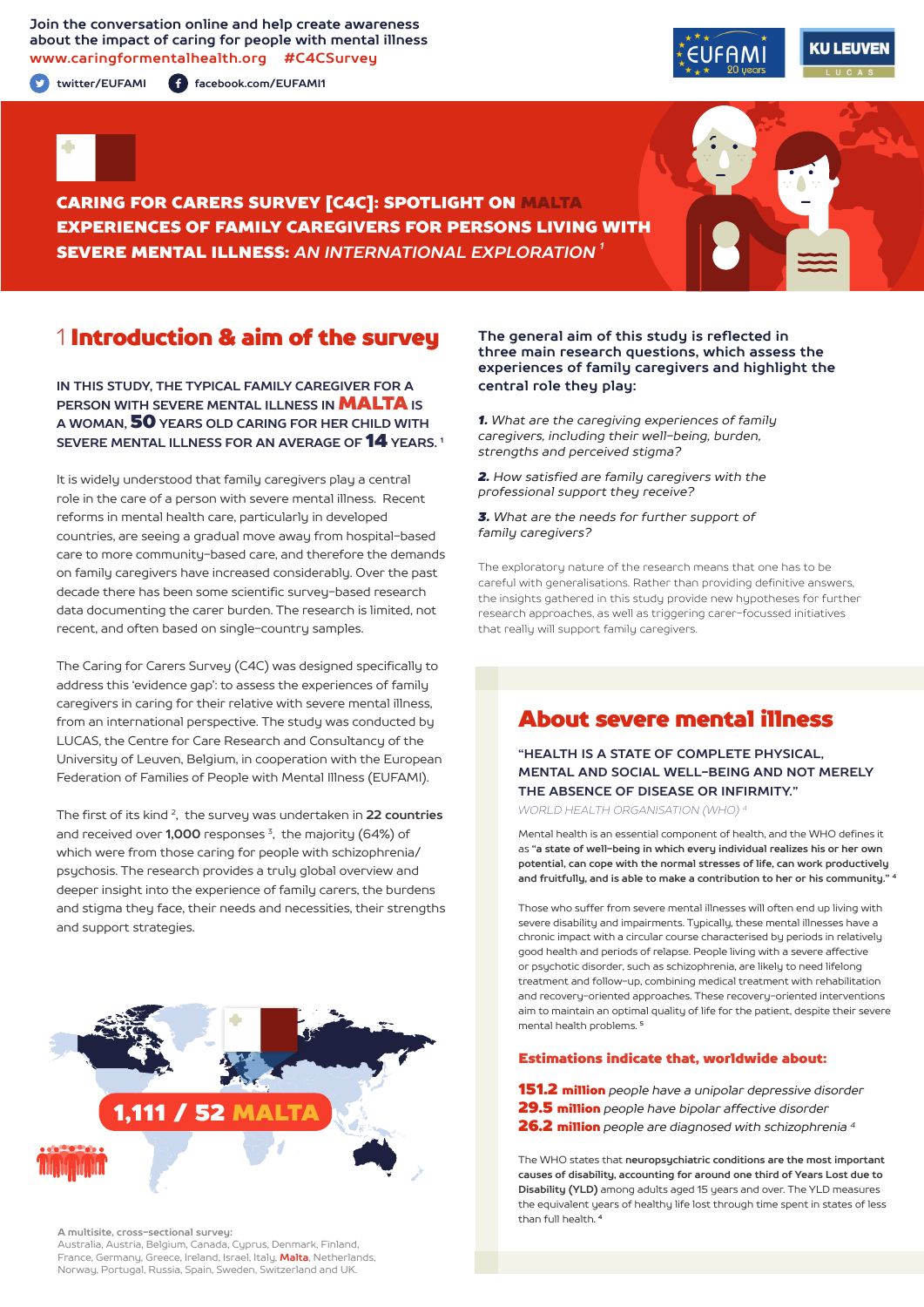# 2 The value of caregivers

"CARERS FOR PEOPLE AFFECTED BY SCHIZOPHRENIA OFTEN FEEL UNDERVALUED. DURING EARLY PSYCHOSIS, INTERVENTIONS AIMED AT THE FAMILY CAN FACILITATE PATIENT IDENTIFICATION, IMPROVE THE EMOTIONAL WELL-BEING OF FAMILY MEMBERS AND SUPPORT CARERS IN THEIR UNQUESTIONABLY IMPORTANT ROLE IN PROMOTING REMISSION AND RECOVERY." *EUFAMI 6*

Traditionally, people living with a severe mental illness require intensive treatment and, in many countries, may **reside in specialised hospitals. However, in between periods of relapse, most people with severe mental illness such as schizophrenia or depression live in the community and are cared for by their relatives.** Thus, both in practice, policy and research, there is growing attention to the needs of family caregivers.

In practice - **The majority** of the family caregivers in **Malta** who took part in the survey live with the patient or live with them some of the time. However, the report reveals that living with the patient or not does not necessarily reduce the burden of the caregiving role.<sup>1</sup>

### **INTERNATIONALLY,** 4 OUT OF 10 **PEOPLE CARED FOR IN THIS SURVEY LIVE AT HOME WITH THEIR CARER. 1**

### **FROM A GLOBAL PERSPECTIVE, MORE THAN** 3 OUT OF 4 **(76%) WERE CARING FOR THEIR SON OR DAUGHTER, 10% WERE CARING FOR A PARTNER OR SPOUSE AND 7% FOR THEIR BROTHER OR SISTER. 1**

In policu - Mental health policies, especially those in developed countries, are shifting towards more communitybased care. This policy shift is also reflected in the growing importance of patient and family support organisations, such as advocacy groups. The WHO Mental Health Atlas clarifies that family associations are present in 80% of the high-income countries and 39% of the low-income countries. In countries with family associations, 38% of these organisations frequently participate in legislation formation and implementation; about 42% are not routinely consulted and 20% of the family associations are rarely or not consulted. **<sup>4</sup>**

### **INTERNATIONALLY, THE REPRESENTATION OF EUFAMI** AND NATIONAL AND REGIONAL FAMILY MEMBER ORGANISATIONS, **AT POLICY LEVEL, IS** IMPORTANT FOR 90% **OF FAMILY CAREGIVERS. 1**

**FROM A GLOBAL PERSPECTIVE, AROUND 9 IN** 10 FAMILY CAREGIVERS **WANT MORE OPPORTUNITIES TO MEET, AND SHARE KNOWLEDGE AND EXPERIENCES, WITH PROFESSIONAL CARERS (93%), AS WELL AS OTHER FAMILY MEMBERS AND INFORMAL CARERS (90%). 1**

In research - The role of family caregivers has long been recognised. In the early 1950s research focussed on the role of families in the relapse of schizophrenia, examining 'Expressed Emotion' as a core theme. **7** The recent societal trend for reducing in-patient beds in mental health institutions and towards the more rapid discharge of the patient from hospital into the community has re-invigorated research into the role of family caregivers, and this is very much in line with caregiving research in other patient populations.

**FROM A GLOBAL PERSPECTIVE,** TWO THIRDS **OF THE PERSONS CARED FOR BY THE FAMILY CAREGIVER HAVE SCHIZOPHRENIA OR PSYCHOTIC ILLNESS. 1**

**INTERNATIONALLY, MORE THAN 1 IN 3 (37%) IS 'QUITE A BIT' OR 'A LOT' CONCERNED ABOUT THE PERSON THEY CARE FOR RELAPSING OR DETERIORATING. 1**

# 3 Study conclusions & Maltese highlights

THE GREATEST NEED OF FAMILY CAREGIVERS LIES IN THE RECOGNITION THAT THEY ARE A FULL PARTNER IN CARE, AND IN THE NEED TO BE LISTENED TO AND TAKEN SERIOUSLY BY PROFESSIONAL CAREGIVERS. <sup>1</sup>

Advances in treatment, economic pressures and policy shifts in mental healthcare, have resulted in family members being increasingly expected to be present, close by and available for caregiving at all times. The findings of the C4C survey reflect this; that caring for a relative with a severe mental illness, like schizophrenia or bipolar affective disorder, involves an enormous commitment.

The high demands place a heavy burden on caregivers and this research confirms that most family caregivers of persons with severe mental illness are confronted with an accumulation of burden on several areas of their lives. Combining the emotional and relationship burden with lack of sleep, feelings of depression and anxiety or experiencing strains in the relationship with the person they care for, together with the social isolation and stigma that these family caregivers are confronted with gives an idea of the chronic stress that family caregivers are exposed to. It is vital therefore that community-based care should not become a euphemism for the single family caregiver carrying the entire burden.

Not surprisingly, 93 percent<sup>1</sup> of the family caregivers participating in the international study express the need for additional support to help with their role as a caregiver with half asking for significant levels of support. Family caregivers know what it is like to live with mental illness through their daily experiences with the patient. They especially worry about the future and what will happen with their ill relative in the long term. These worries need to be taken seriously and further support and information needs to be provided. Whilst information and advice are offered by professional caregivers